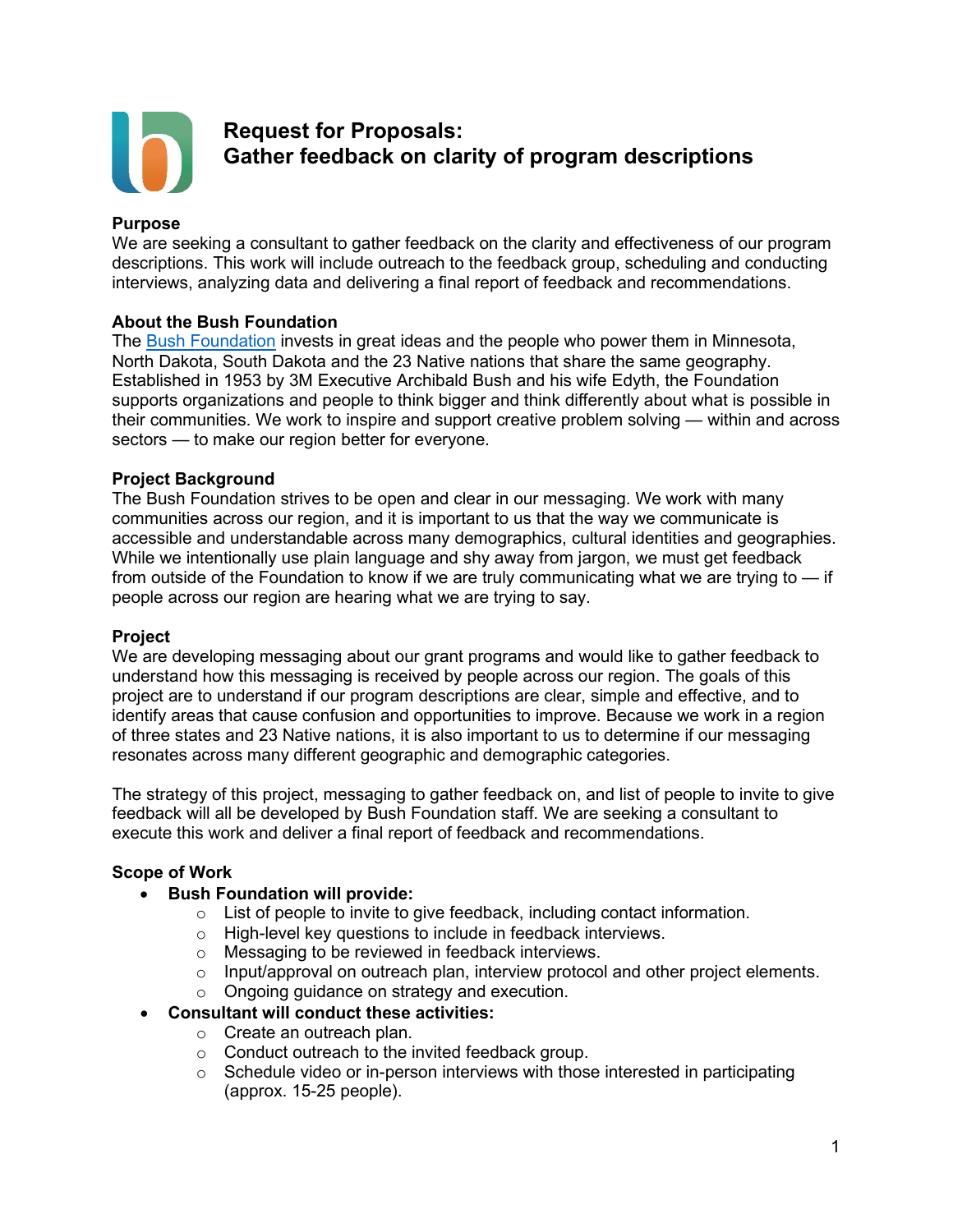- $\circ$  Develop a protocol/script for the interviews (based on our key questions, but with your recommendations for maximum effectiveness).
- o Conduct interviews in a manner that is inclusive and accessible for all participants (suggest 1:1 by video or in person rather than focus groups, due to scheduling and geographic challenges; consider an interactive webinar format).
- $\circ$  Handle any needs for release forms and/or compensation for participants' time, if necessary (we will ask you to recommend best practices).
- o Record/track all feedback from interviews.
- o Analyze feedback.<br>○ Develop a final rep
- Develop a final report summarizing feedback, including elements such as: key themes and supporting quotes; what comments came up multiple times; did people within a certain demographic category all flag the same words; etc.
- o Develop recommendations on specific messaging, word and phrasing choices that would improve our clarity and effectiveness.
- $\circ$  Circulate final report to feedback group participants to "close the loop" on their contribution.

## • **Deliverables**

- $\circ$  Regular updates by phone and email as the project is progressing.
- o Final report summarizing interview feedback.
- o Final recommendations around specific messaging elements.
	- Note: Final report and recommendations will be for internal use only and will not be publicly shared.
- o Full data collected from interviews, for our background/reference.

## • **Budget**

- $\circ$  Please submit your fee for service with your proposal. We anticipate that this project will have a budget of \$15-20,000, inclusive of all costs.
- $\circ$  Payment will be provided upon receipt of final deliverables.
- **Timeline**
	- o Consultant selected by April 1, 2020 (see below for selection timeline).
	- o Project kickoff April 7, 1-2 pm (please hold this time).
	- o Regular check-ins with Bush Foundation staff in April and May.
	- o Goal to have all interviews complete by end of April.
	- o Goal to receive final report and recommendations by May 15, 2020.

## • **How we expect to work together**

- o The consultant will work directly with Communications staff at the Bush Foundation.
- $\circ$  We will work together to create a timeline of project milestones and regular check-ins, likely conducted by phone/video.
- o We expect to guide strategy and give feedback on your approach.
- o We expect that you will ask questions, share your input and expertise.
- $\circ$  We expect that you will conduct your work, particularly outreach and interviews, in a way that demonstrates the [values of the Bush Foundation.](https://www.bushfoundation.org/our-values)
- o We strive to be clear communicators and collaborative problem solvers. We expect that you will flag any issues or concerns as soon as you see them on the horizon, especially if you are hitting any snags with any elements of the project, budget or timeline.
- $\circ$  We invite feedback and view it as a learning opportunity for both teams. We expect to give and ask for feedback about how the relationship and project is going, both during regular check-ins and as part of a debrief after the project.